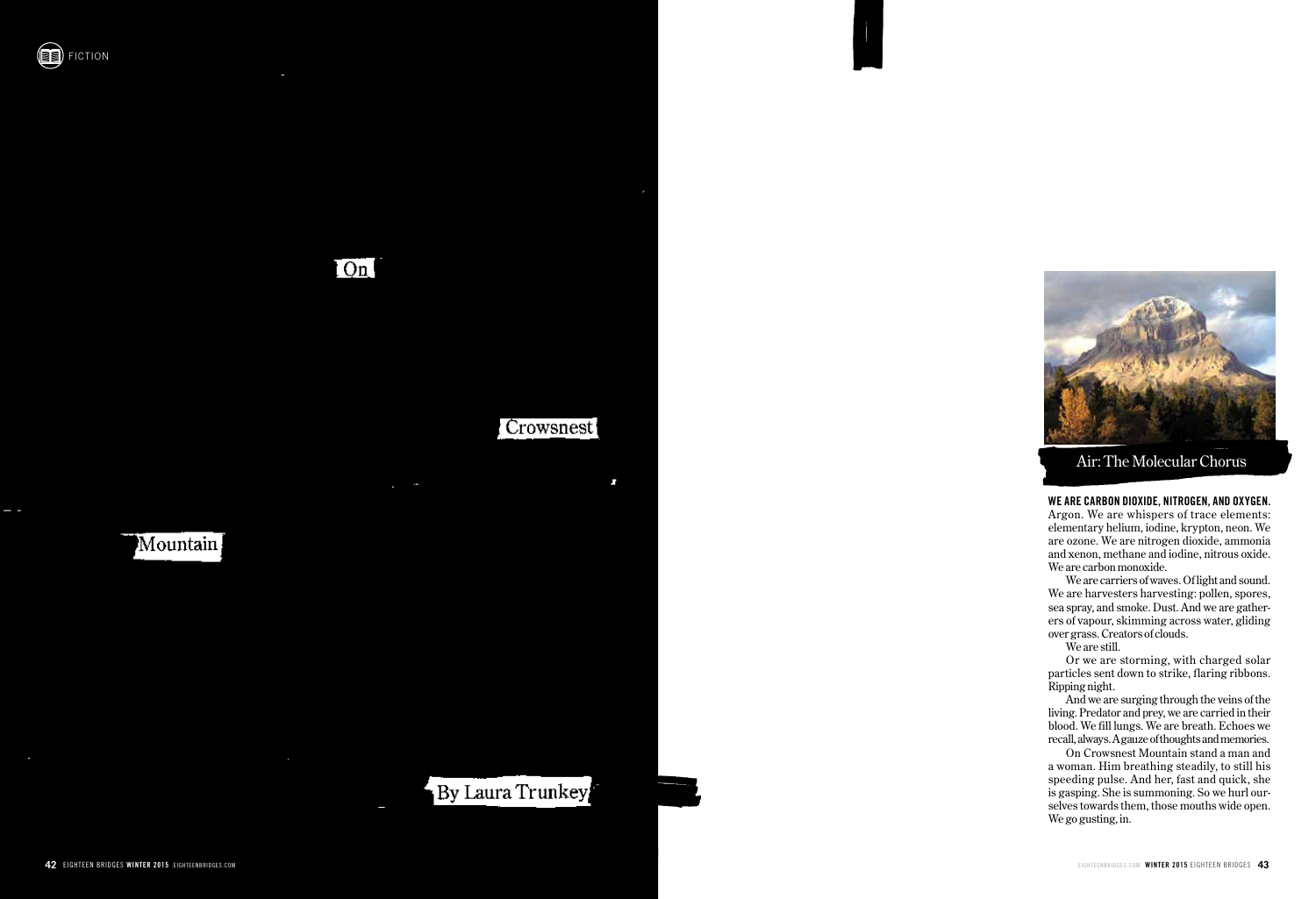## Part I: The Father

## **There are somewords it's best notto** think about. Which is why I elect to think of only one: *rock.* Like the ones piled underfoot, a goddamn avalanche waiting to happen. Every lunge forward accompanied by a backwards roll, gravity directing its attention to my ass. Is this scree, then? And are we adding a dimension to the boy's epic adventure stories, experiencing it for ourselves? The boy and his stories. The boy. Like a fucking minefield, this train of thought.

Erica is oblivious to the inherent danger of the situation. The hazards involved. Middle-aged bodies tumbling and cracking open. Blind to the obvious, because she sees a point to us being here. A reason! As if reason is anything but a faulty construct. Reasoning. Reasonable. "It is reasonable to feel this way given the circumstances." From now on, reason will be banished to that writhing snakepit of things best left unspoken and unthought.

Replaced with this: *lichen.* Germanic-sounding, no? Spoken by a man in leather breeches pulling goats towards the market. Lichen being the staple of a goat's diet. Licked off rocks with its scrub brush of a tongue. Mountain goats survive primarily, predominantly, on papery plants. Recalling the source of this fact is a risk not worth taking, so instead I will contemplate the amount of lichen one goat must lick in a lifetime. And whether lichen's hue is related to nutritional value. Or flavour. Is it safe to assume that kids, like human children, consider white more edible than green? And does the abundance of orange lichen suggest it is consumed as a last resort? And since when is lichen orange? Or black? Could it be that lichen is the only existing black vegetation? Besides the blackberry. Which might not be considered vegetation

to begin with, and for which *black* is a misnomer anyway, the berry being as purple as Erica's tam.

The infamous tam-o'-shanter, most hideous of head coverings. Do Scots even wear such things anymore, or are tams for tourists only? This tam purchased by Erica in the Glasgow airport a decade ago. Though the Glasgow airport, and all memories related to the summer the boy was twelve, will not be called up. Period. Whether or not they are triggered by tam-wearing. A tam, if reflected upon without sentimentality, is nothing more than a Scottish beret. Authentic berets being just as obsolete as authentic tamo'-shanters, worn solely by the sort of affected American expats who lug their easels daily to the banks of the Seine.

I have just snorted aloud. Must have, because Erica has turned to face me, blocking my ascent, and because the low-level buzzing that has thus far accompanied the climb has ended. The buzzing in question being Erica herself. Or more precisely, her monologue about what we are looking for. About *whom* we are looking for. I shake my head. "Go on."

And on she goes. And on and on. Not that I can decipher meaning. I have learned to block out the dangerous wound-ripping words of my wife.

Except. She's not moving, still facing me and trying to create that thing she always declared to the boy was allimportant: eye contact. I am practically powerless against this. "Huh?" I say. And I really am listening now.

"You know what I'm thinking?" Erica asks.

Oh.

Yes, I could say, I know precisely. Excuse me as I plumb the depths of my subconscious. We'll haul everything up, then watch it expand to grotesque proportions, gather up noisemakers and form a parade.

"Do you know what *I'm* thinking?"

I say instead. And Erica takes a deep breath as though she's been waiting for this all day. Like the students who come to review classes at the end of the semester, expecting I'll reveal the secrets of the final exam. But I'm not the kind of man to satisfy expectations. Erica, of all people, should know this.

"What?" she says quietly. Memories are standing on each other's shoulders, straining to break through to the surface.

"I'm thinking about this," I say, expanding my arms to encompass everything: the rock pile called mountain, the gathering clouds, Erica, myself. She's almost trembling now. Leaning forward so far she might tip over. "I'm thinking how useless it is to be here."

She just looks at me. Tenderly she looks, like the snake charmer that she is. The memories slip past their mesmerized captors. The loss of our son to weeks at summer camp, to trips to his grandparents, to the cluttered confines of the basement in his teenage years, to his parallel universe of priorities, to his friends, to a city that was too far away. What can I do to stop them? What can I say?

"You look ridiculous in that fucking hat," is what I come up with. And with this, she does turn from me. She starts climbing again.

"I'm finished," I say to her back. And I sit and stare at the ground beside me, trying to fill my head with only what is there. Rock, I whisper. Rock, rock, rock, like I'm meditating on the sound of it. Like a rock, rock hard, hard rock, rock on. Am I doing this correctly? Rock solid. Solid as rock. Don't rock the boat. Sinking like a stone. Stones in the pocket of goddamn Virginia Woolf. Enough! Rock. My Rock. Erica. Erica. Erica.

She's far ahead now, near the sheer limestone chimney. She shouldn't be alone up there. She shouldn't be here to begin with. It's not safe. It's not right. And it's not going to change anything. But try saying that to Erica. Same for him, try talking sense into that boy. Nothing doing. Can you ever rein in a person like that? Can you save them from themselves? You can't, is the answer. So don't even try.

## Part II: The Mother

**I'm finished, Sam says, and maybe he** only means he's finished climbing, that he will go no farther, but it's also clear that he's finished playing along. He's not given up faith, just his show of faith. Real faith he didn't have to begin with.

But there are a host of reasons our son would abandon his tent, his car, a pot caked with macaroni and swarmed by flies. And why he would walk to Chinook Lake and throw his hiking boots into the water. And his pants. There are reasons why our son would turn from the lake then, and go elsewhere. Into the forest, or up a mountain. Away. Why he would not wade into the water until he was well beyond his depth, exhausted, his inhaler forgotten in his glovebox, this boy of ours who could barely swim.

That Nicola had just moved from their apartment was a devastation, but our son was not desolate. *To the Lighthouse,* pressed open on his sleeping bag, means nothing. An assigned text for school.

The discarded pants (is there anyone to identify that these were pants he was actually wearing?): Carhartts patched with duct tape and containing, in their pockets, not stones, but the Ford's key threaded onto a twisttie. Also a water-wrecked photograph folded in half then half again, and two yellow guitar picks. Also a phone card imprinted with Nicola's name. Also his wallet. But this is not evidence enough. Sam may maintain that the only possibility is the one that is most *realistic,*  but Sam is not a mother, and does not feel the heart of his child beating in his gut.

They've been searching since yesterday and haven't found a body in that lake.

#### I can feel Derek here.

Crowsnest was what he talked about the last time he called, from the pay phone in Blairmore City Campground—two hours on the highway all it took for his great escape. He was camping, but promised he'd be back in Lethbridge when we arrived. This call made the day before we left Victoria with the intention of driving eight hundred kilometres to help him fill his empty apartment.

The first time he called to talk about Crowsnest, he was seventeen and I thought he had met a girl. His voice lilting on the telephone, those breathy pauses. Guess what I just did? he asked. And I was almost certain that I didn't want to know. This was after he spent his first summer away with his friend Carl. Roughing it for two months in the Kananaskis herding kids up hills, onto horses, out of trouble. Driving home through Crowsnest Pass, the boys had been pulled from the highway and up the dirt road to the mountain's base, transfixed.

Derek didn't make it to the top that first time. The ascent started too late, the wind was high, the rock cairns blended with their surroundings so that they were almost imperceptible. The boys couldn't find the route, and so they tried to cross the scree to the other face. It wasn't until they were halfway that they understood the impossibility of that feat. And by that time, to quote our son, they were scared shitless.

When he told me all this, I thought about Sam. Or more precisely, I thought about going AWOL from a

high school dance, then parking on the edge of town in that rusted pickup of his and expecting my father's face to appear, pressed to the glass, at any moment. I thought about how fear has a way of marking the beginning of a love affair.

Crowsnest was never a phase. Even Sam realized it, because he didn't tease the way he did about everything else. *How are those violin lessons?* When the instrument had for weeks served no more than a decorative purpose. *When are we going to have something to hang in the hall?* While fiddling with the still-sealed tubes of oil paint Derek requested for his birthday. Even when the spark was still alive, Sam didn't let up: *What?* Every dinnertime our son came to the table with microwaved slabs of nut loaf. *A vegetarian, still?*

But when Derek talked about the mountain, we both just listened. In that sense, we were a united front. We both, though hesitantly, supported the Lethbridge move, Derek going to school in Arthur Erickson's dungeon masterwork: a slab of cement dug into a coulee. And all, it seemed, so he could be closer to Crowsnest. *Romantic,* Sam snorted, though only to me. *He can drive there at night so its face is the first thing he sees when the sun rises.*

We did that ourselves. Drove yesterday from Creston to Chinook Lake, and then slept in the car at the base. To be closer, I said. Maybe Sam agreed because he thought I meant closer to the searchers.

Now, there sits Sam against a boulder, his arms crossed tight over his chest. The backdrop like one of Derek's photographs: the Seven Sisters in a row, a wash of greens and greys. Some things need to be seen to be proved real. And other things are even more unbelievable close up than the story of them ever can be.